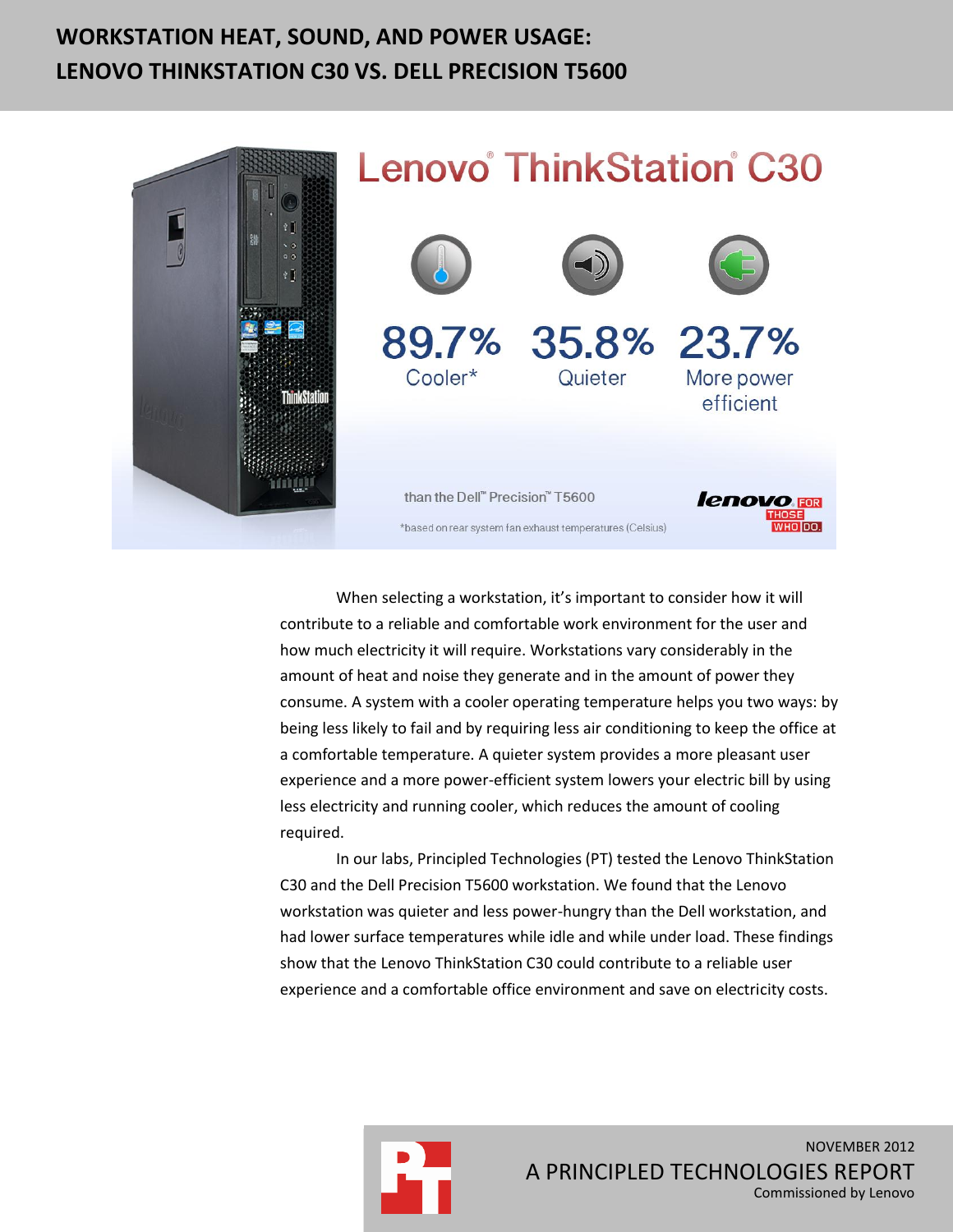# **WHICH WORKSTATION MAKES FOR A RELIABLE, PLEASANT, AND POWER-EFFICIENT WORK ENVIRONMENT?**

A workstation that generates more heat and noise and uses more power than necessary can be more prone to system failure, can be distracting and uncomfortable for workers, and can boost electricity bills—both because of the power the system itself draws and the power that additional air conditioning uses. To determine how two workstations compared on these fronts, we measured the heat, noise, and power consumption of the Lenovo ThinkStation C30 and the Dell Precision T5600 workstation.

We performed the tests while the two systems were idle and again while they were running a heavy workload that consisted of two benchmarks stressing each system's hard disk, processor, and memory.

|                                               | <b>Lenovo ThinkStation C30</b> | <b>Dell Precision T5600</b> | <b>Comparison</b>     |  |  |
|-----------------------------------------------|--------------------------------|-----------------------------|-----------------------|--|--|
| Heat (degrees Celsius above room temperature) |                                |                             |                       |  |  |
| Rear system fan<br>exhaust (idle)             | $3.9^\circ$                    | $7.4^\circ$                 | 89.7% cooler          |  |  |
| Average of 5 internal<br>locations (idle)     | $9.4^\circ$                    | $10.8^\circ$                | 14.9% cooler          |  |  |
| <b>Acoustics (decibels)</b>                   |                                |                             |                       |  |  |
| Idle                                          | 24.8                           | 31.2                        | 35.8% quieter*        |  |  |
| Under load                                    | 27.7                           | 38.7                        | 53.3% quieter*        |  |  |
| Power usage (watts)                           |                                |                             |                       |  |  |
| Idle                                          | 68.1                           | 89.3                        | Used 23.7% less power |  |  |
| Under load                                    | 128.7                          | 134.7                       | Used 4.5% less power  |  |  |

Figure 1 presents highlights of our test results.

**Figure 1: Test result summary. Lower numbers are better. \*For explanation of acoustics comparison, see the Quieter is Better section below.**

> For detailed specifications of our test systems, see [Appendix A.](#page-5-0) For details of our testing, see [Appendix B.](#page-8-0)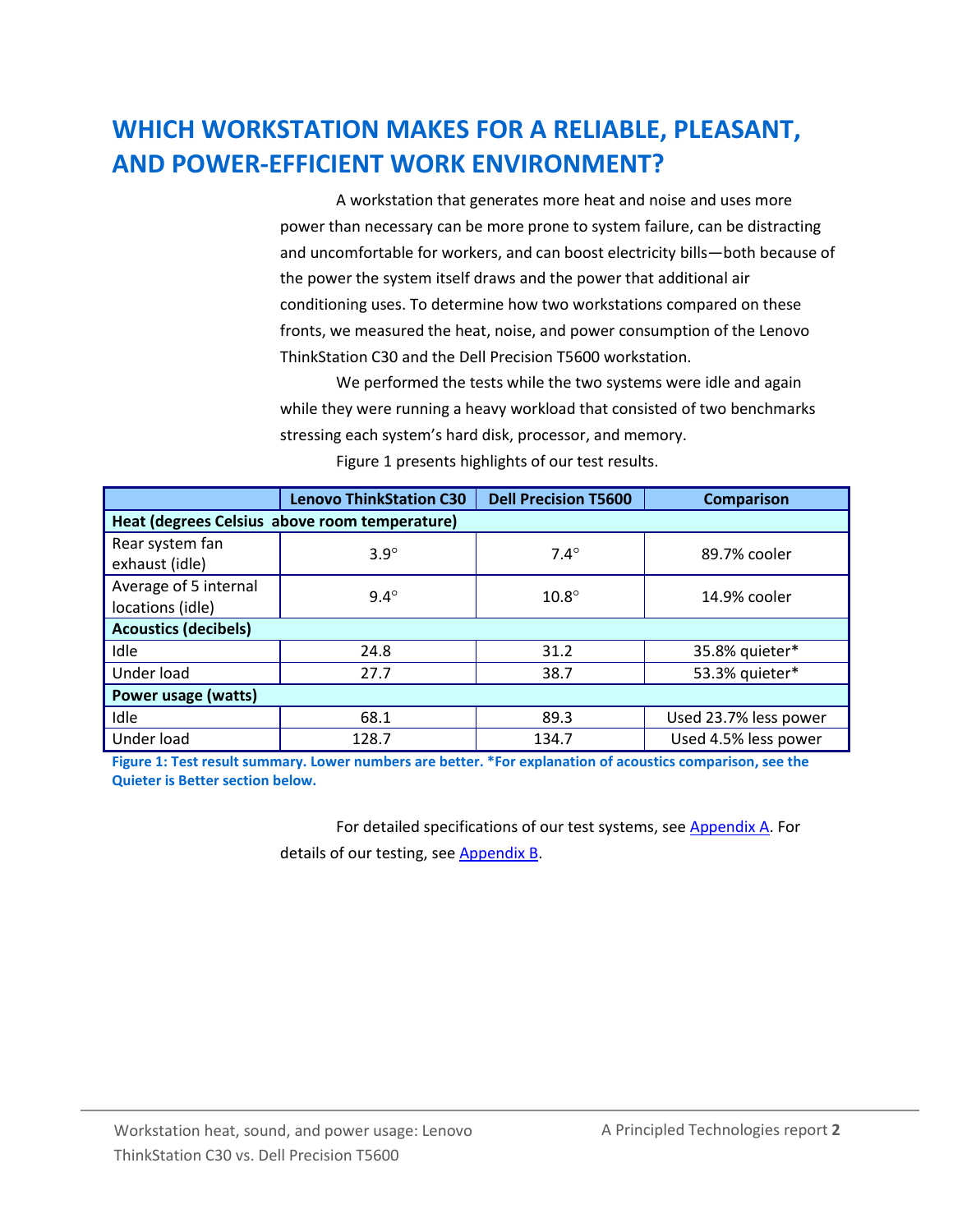### **COOL UNDER PRESSURE**

The operating temperatures of computers vary considerably. While one advantage of a cooler workstation is obvious—no one wants a hot office workstations running at cooler temperatures also bring other benefits.

It is well known within the IT industry that operating temperatures degrade hardware reliability. Excess heat can cause hard drives, CPUs, memory, and other components to fail. For example, overheating can expand hard drive platters, causing hard drive failure. At the very least, excess heat can reduce the drive's effective operating life. According to a recent Fujitsu white paper, hard disk manufacturers now suggest cooler operating temperatures for drive enclosures.<sup>1</sup> Because many users fail to back up their data on a regular basis, adequate ventilation and cooling in a workstation goes a long way to avoiding problems such as catastrophic data loss due to hard drive failure.

Many workers are not fortunate enough to have control over the climate in their offices. Not only do workstations with higher operating temperatures place extra wear on hardware, but they can make an already warm office even more uncomfortable.

With system reliability and user comfort in mind, we measured the temperature of several key internal and external spots on the two workstations while they were idle and while they were running a heavy workload. However, given that most workstations run 24 hours a day, we believe the most appropriate measure of thermal performance is the temperature of the air exiting the rear exhaust when the workstation is idle.

For each of the locations, we measured the temperature three times and noted the number of degrees Celsius each measurement deviated from the ambient room temperature. Because the ambient temperature varied throughout our testing, the temperature difference between the ambient temperature and the surface temperature we recorded for each system makes the fairest comparison.

<sup>&</sup>lt;sup>1</sup> [http://www.fujitsu.com/downloads/COMP/fcpa/hdd/sata-mobile-ext-duty\\_wp.pdf](http://www.fujitsu.com/downloads/COMP/fcpa/hdd/sata-mobile-ext-duty_wp.pdf)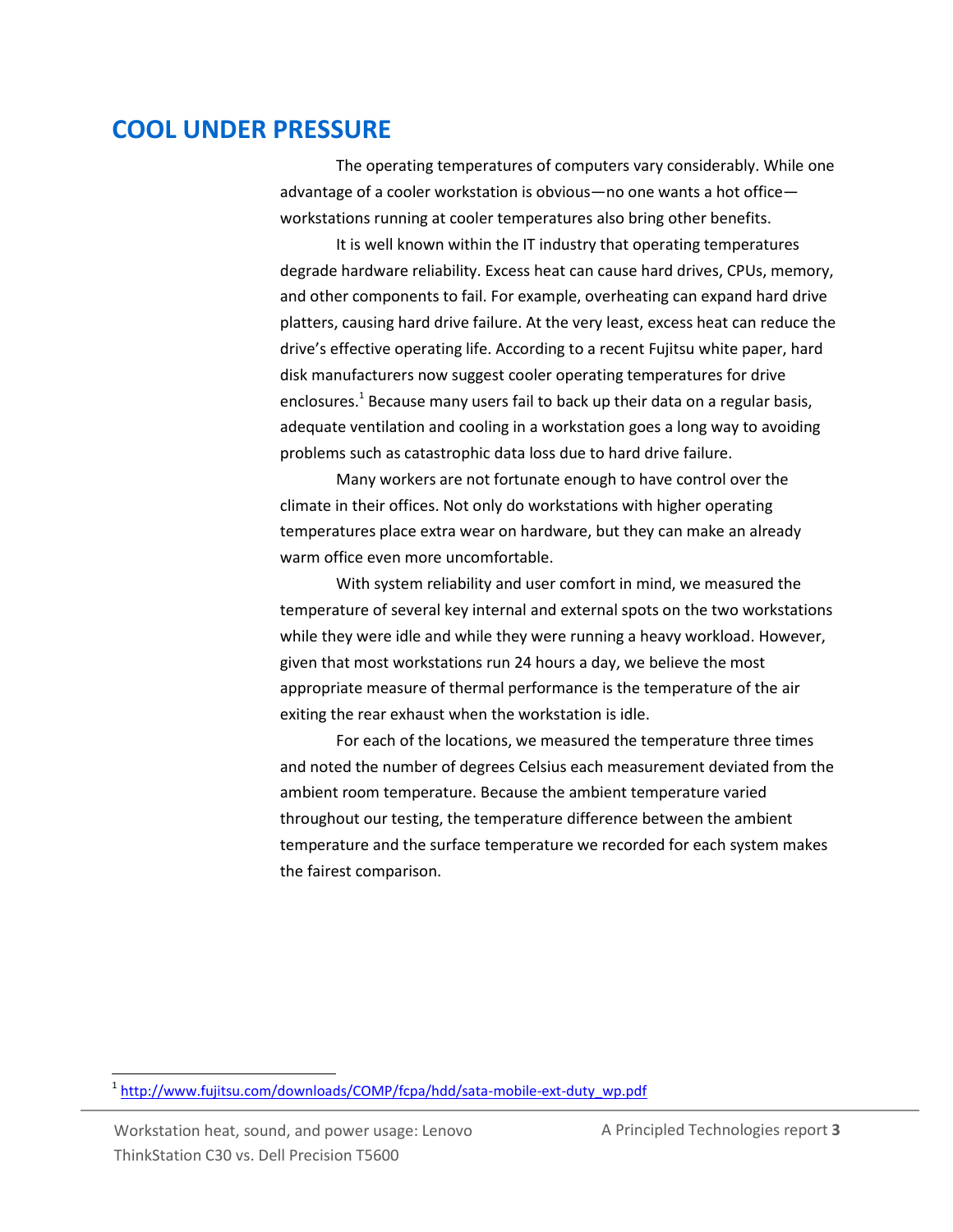### **QUIETER IS BETTER**

Any user, given a choice, would prefer a quiet system to a noisy one. As Figure 2 shows, the Lenovo ThinkStation C30 was considerably quieter than the Dell Precision T5600 under both load conditions.

We calculated the difference in perceived volume with the two workstations using the following formula<sup>2</sup> for sound level change:

$$
\Delta L = 10 \cdot \log 2x = 33.22 \cdot \log(x)
$$

The change in sound level  $(\Delta L)$  is related to the ratio for loudness (or volume) by using the calculated  $\Delta L$  as follows:

$$
x=10^{\frac{\Delta L}{33.22}}=2^{\frac{\Delta L}{10}}
$$

For example, if the level change ( $\Delta L$ ) is 6.4dB, the ratio for loudness is 1.558x, or 55.8 percent louder.

Using this approach, we determined that the Dell Precision T5600 was 55.8 percent louder than the Lenovo ThinkStation C30 when the systems were idle and 114.4 percent louder when they were under load.

Another way to look at this same data is that the Lenovo ThinkStation C30 was 35.8 percent quieter than the Dell Precision T5600 when both systems were idle and 53.3 percent quieter when they were both under load.





 $\overline{a}$ 

<sup>&</sup>lt;sup>2</sup> <http://www.sengpielaudio.com/calculator-levelchange.htm>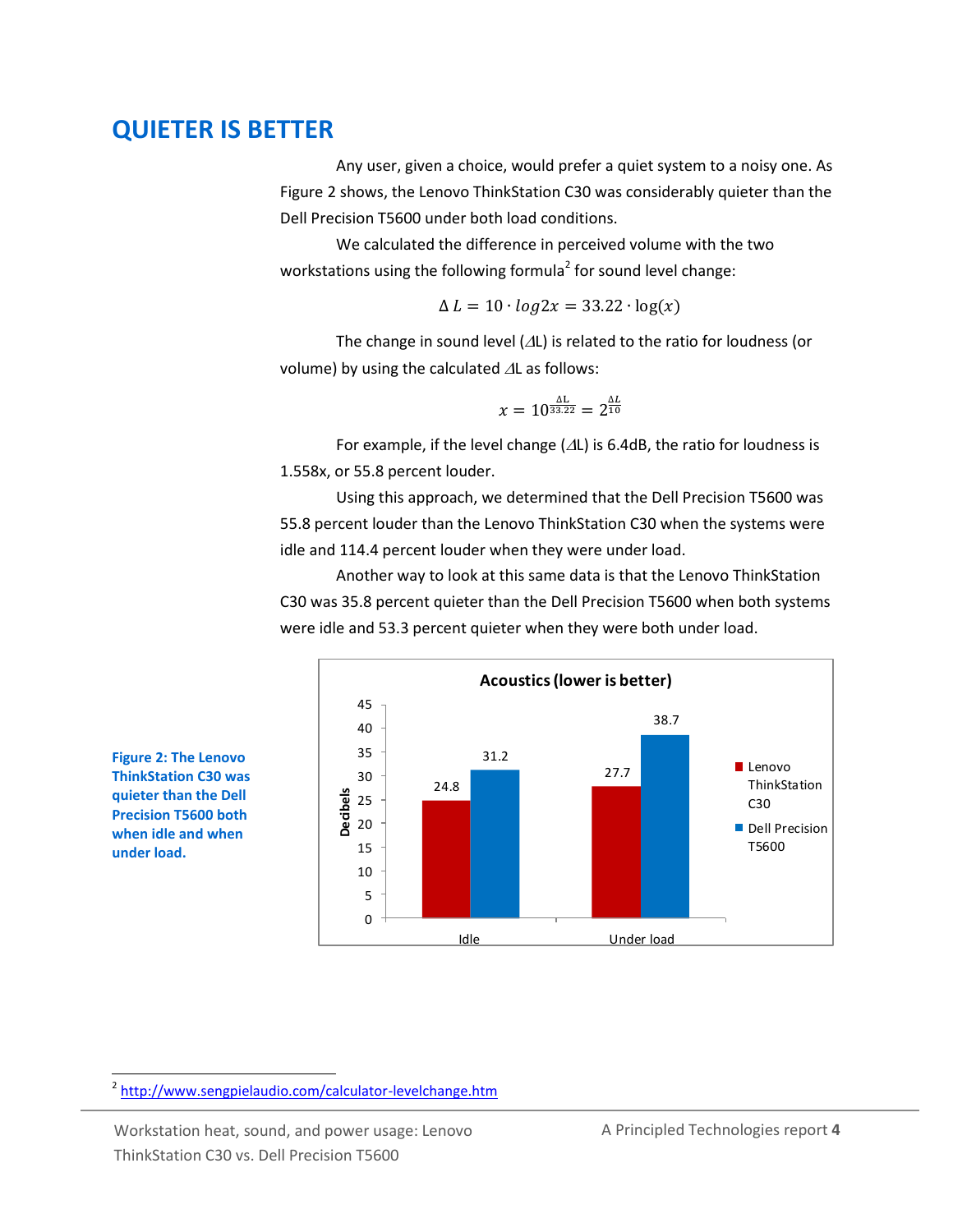### **LESS POWER USED IS BETTER**

A workstation that uses less power saves you money when the electric bill comes. As Figure 3 shows, the Lenovo ThinkStation C30 used less power than the Dell Precision T5600—23.7 percent less when the systems were idle and 4.5 percent less when they were under load. We used an Extech® Power Analyzer to measure power consumption while the systems were idle and under load.



**Figure 3: The Lenovo ThinkStation C30 used up to 23.7 percent less power than the Dell Precision T5600.**

## **IN CONCLUSION**

A workstation that runs in a quiet and cool manner and uses less power is a great boon to workers and the companies they work for. In our tests, both when idle and when under load, the Lenovo ThinkStation C30 ran more quietly and at lower surface temperatures than the Dell Precision T5600 workstation and used less power. These findings make the Lenovo ThinkStation C30 an excellent choice for those who want to provide a reliable, comfortable work environment while using less power.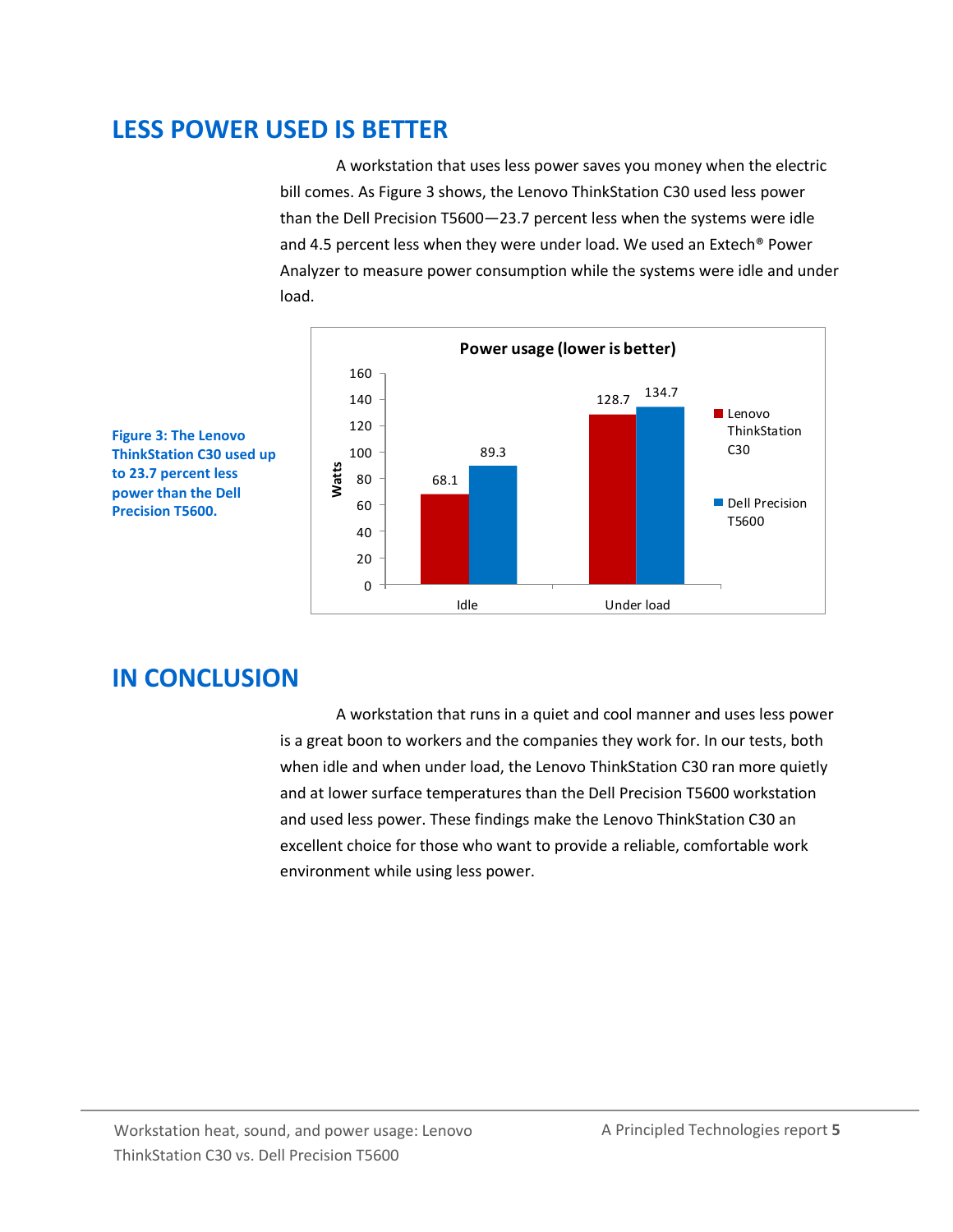## <span id="page-5-0"></span>**APPENDIX A: DETAILED SYSTEM CONFIGURATION**

Figure 4 presents detailed configuration information for the two systems we tested.

| <b>System</b>                             | Lenovo<br><b>ThinkStation C30</b> | <b>Dell Precision T5600</b>           |  |  |  |
|-------------------------------------------|-----------------------------------|---------------------------------------|--|--|--|
| <b>General</b>                            |                                   |                                       |  |  |  |
| Number of processor packages              | $\overline{2}$                    | $\overline{2}$                        |  |  |  |
| Number of cores per processor             | $\overline{4}$                    | $\overline{4}$                        |  |  |  |
| Number of hardware threads per<br>core    | $\mathbf{1}$                      | 1                                     |  |  |  |
| Total number of system threads            | 8                                 | 8                                     |  |  |  |
| System power management<br>policy         | <b>ThinkCentre Default</b>        | Dell                                  |  |  |  |
| Processor power-saving option             | <b>EIST</b>                       | <b>EIST</b>                           |  |  |  |
| <b>CPU</b>                                |                                   |                                       |  |  |  |
| Vendor                                    | Intel <sup>®</sup>                | Intel                                 |  |  |  |
| Name                                      | Xeon <sup>®</sup>                 | Xeon                                  |  |  |  |
| Model number                              | E5-2603                           | E5-2603                               |  |  |  |
| Stepping                                  | M1                                | M1                                    |  |  |  |
| Socket type                               | LGA2011                           | LGA2011                               |  |  |  |
| <b>Bus/Core Ratio</b>                     | 18                                | 18                                    |  |  |  |
| Core frequency (GHz)                      | 1.80                              | 1.80                                  |  |  |  |
| Intel QuickPath Interconnect<br>Speed     | $6.4$ GT/s                        | $6.4$ GT/s                            |  |  |  |
| L1 cache                                  | 256 KB (32 KB + 32 KB per core)   | 256 KB (32 KB + 32 KB per core)       |  |  |  |
| L <sub>2</sub> cache                      | 1 MB (256 KB per core)            | 1 MB (256 KB per core)                |  |  |  |
| L3 cache                                  | 10 MB (shared)                    | 10 MB (shared)                        |  |  |  |
| Platform                                  |                                   |                                       |  |  |  |
| Vendor                                    | Lenovo                            | Dell                                  |  |  |  |
| Motherboard model number                  | Lenovo                            | 0Y56T3                                |  |  |  |
| Motherboard chipset                       | Intel C602                        | Intel C602                            |  |  |  |
| <b>BIOS</b> name and version              | Lenovo A1KT39AUS<br>(08/10/2012)  | Dell A04 (07/05/2012)                 |  |  |  |
| <b>Memory module(s)</b>                   |                                   |                                       |  |  |  |
| Vendor and model number                   | Micron® MT9JSF25672PZ-<br>1G6M1FE | Samsung <sup>®</sup> M393B5773DH0-CK0 |  |  |  |
| <b>Type</b>                               | PC3-12800                         | PC3-12800                             |  |  |  |
| Speed (MHz)                               | 1600                              | 1600                                  |  |  |  |
| Speed running in the system<br>(MHz)      | 1600                              | 1600                                  |  |  |  |
| Timing/Latency (tCL-tRCD-tRP-<br>tRASmin) | $7 - 7 - 7 - 19$                  | $7 - 7 - 7 - 19$                      |  |  |  |
| Size (MB)                                 | 2048                              | 2048                                  |  |  |  |
| Number of memory module(s)                | $\overline{\mathbf{4}}$           | $\overline{4}$                        |  |  |  |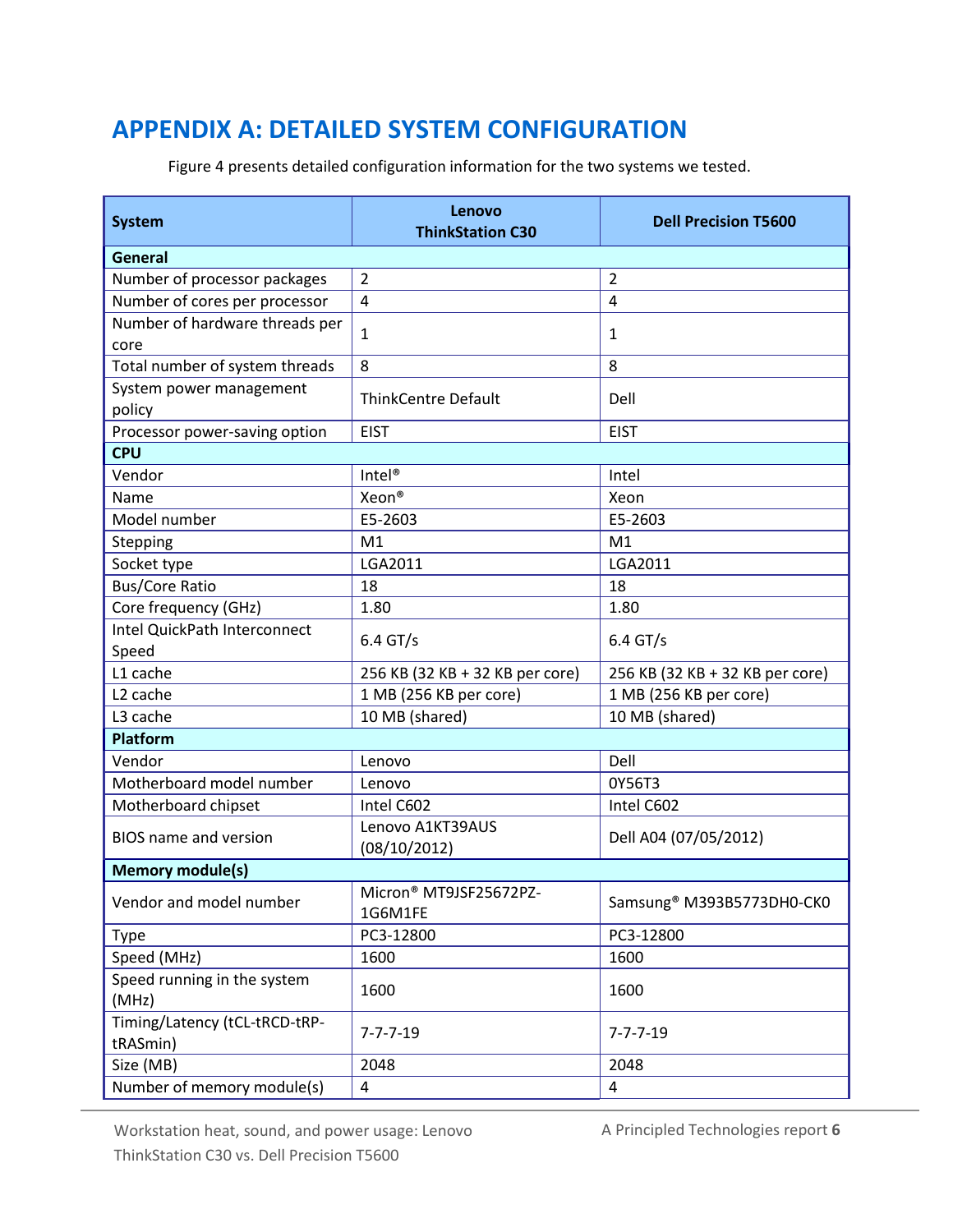| <b>System</b>                                     | Lenovo<br><b>ThinkStation C30</b>             | <b>Dell Precision T5600</b>      |  |  |
|---------------------------------------------------|-----------------------------------------------|----------------------------------|--|--|
| Total amount of system RAM<br>(GB)                | 8                                             | 8                                |  |  |
| Chip organization (single-<br>sided/double-sided) | Double-sided                                  | Double-sided                     |  |  |
| Channel (single/dual/quad)                        | Quad                                          | Quad                             |  |  |
| <b>Hard disk</b>                                  |                                               |                                  |  |  |
| Vendor and model number                           | Seagate® ST500DM002-1BD14                     | Seagate ST500DM002-1BD14         |  |  |
| Number of disks in system                         | $\mathbf{1}$                                  | $\overline{1}$                   |  |  |
| Size (GB)                                         | 500                                           | 500                              |  |  |
| Buffer size (MB)                                  | 16                                            | 16                               |  |  |
| <b>RPM</b>                                        | 7,200                                         | 7,200                            |  |  |
| Type                                              | SATA 6.0Gb/s                                  | SATA 6.0Gb/s                     |  |  |
| Controller                                        | Intel C600 Series Chipset SATA                | Intel C600/X79 series Chipset 6- |  |  |
|                                                   | <b>RAID Controller</b>                        | Port SATA AHCI Controller        |  |  |
| <b>Driver</b>                                     | Intel 3.2.0.1126 (06/20/2012)                 | Intel 9.2.3.1013 (03/16/2011)    |  |  |
| <b>Operating system</b>                           |                                               |                                  |  |  |
|                                                   | Microsoft <sup>®</sup> Windows <sup>®</sup> 7 | <b>Microsoft Windows 7</b>       |  |  |
| Name                                              | Professional x64                              | Professional x64                 |  |  |
| <b>Build number</b>                               | 7601                                          | 7601                             |  |  |
| Service Pack                                      | 1                                             | $\mathbf{1}$                     |  |  |
| File system                                       | <b>NTFS</b>                                   | <b>NTFS</b>                      |  |  |
| Kernel                                            | ACPI x64-based PC                             | ACPI x64-based PC                |  |  |
| Language                                          | English                                       | English                          |  |  |
| Microsoft DirectX version                         | 11                                            | 11                               |  |  |
| <b>Graphics</b>                                   |                                               |                                  |  |  |
| Vendor and model number                           | NVIDIA <sup>®</sup> Quadro <sup>®</sup> 600   | NVIDIA Quadro 600                |  |  |
| Type                                              | <b>Discrete</b>                               | <b>Discrete</b>                  |  |  |
| Chipset                                           | Quadro 600                                    | Quadro 600                       |  |  |
| <b>BIOS</b> version                               | 70.8.7c.0.1                                   | 70.8.88.0.1                      |  |  |
| Total available graphics memory<br>(MB)           | 4,839                                         | 4,826                            |  |  |
| Dedicated video memory (MB)                       | 1,024                                         | 1,024                            |  |  |
| System video memory (MB)                          | 0                                             | 0                                |  |  |
| Shared system memory (MB)                         | 3,815                                         | 3,802                            |  |  |
| Resolution                                        | 1,280 x 1,024                                 | 1,280 x 1,024                    |  |  |
|                                                   | NVIDIA 8.17.12.7642                           | NVIDIA 8.17.12.7619              |  |  |
| <b>Driver</b>                                     | (12/10/2011)                                  | (10/06/2011)                     |  |  |
| Sound card/subsystem                              |                                               |                                  |  |  |
| Vendor and model number                           | Realtek™ High Definition Audio                | Realtek High Definition Audio    |  |  |
| <b>Driver</b>                                     | Realtek 6.0.1.6581 (02/29/2012)               | Realtek 6.0.1.5890 (09/23/2011)  |  |  |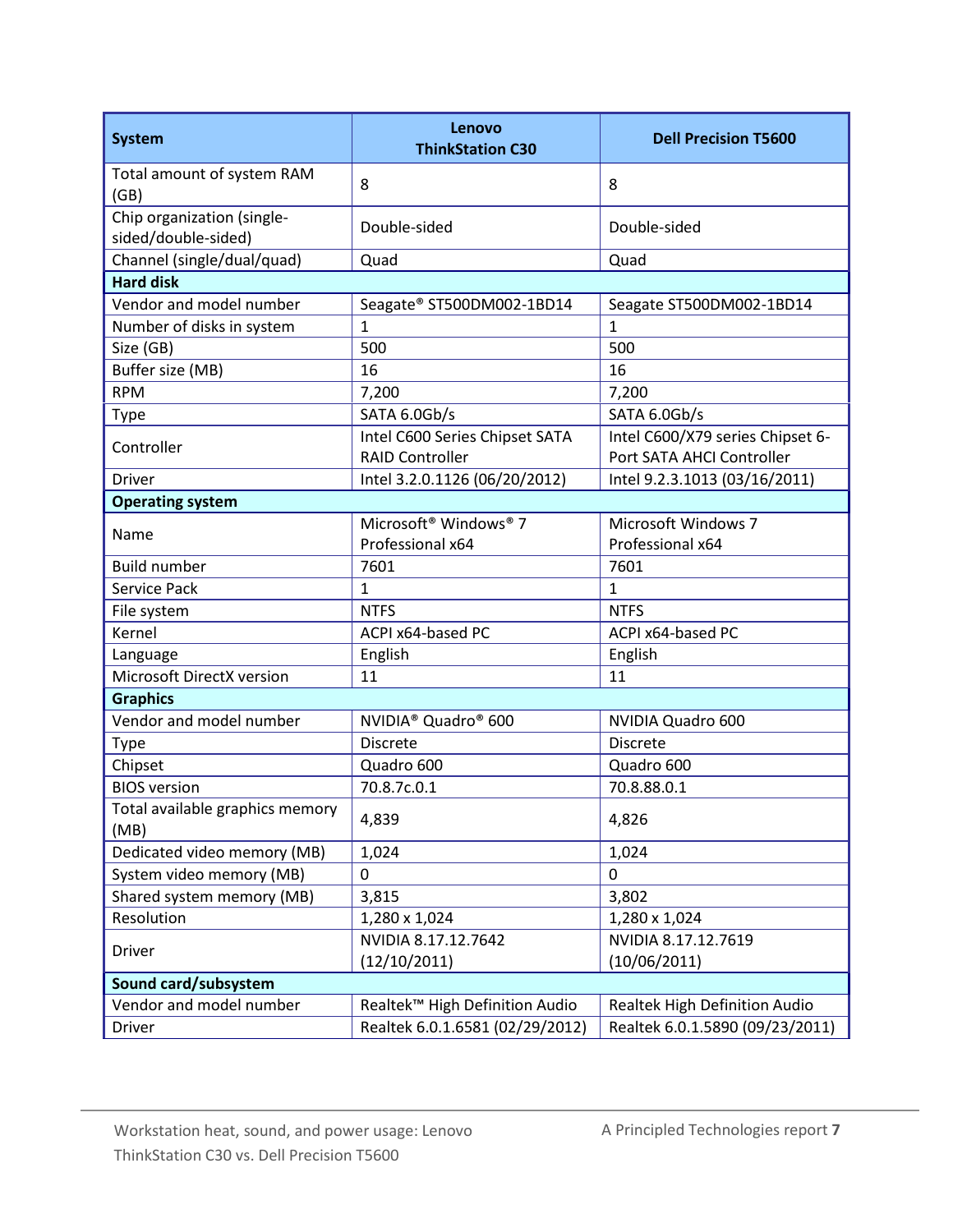| <b>System</b>           | Lenovo<br><b>ThinkStation C30</b> | <b>Dell Precision T5600</b>   |  |  |
|-------------------------|-----------------------------------|-------------------------------|--|--|
| <b>Ethernet #1</b>      |                                   |                               |  |  |
| Vendor and model number | Intel 82579LM Gigabit             | Intel 82579LM Gigabit         |  |  |
| Driver                  | Intel 11.15.16.0 (01/11/2012)     | Intel 11.15.12.0 (11/30/2011) |  |  |
| Ethernet #2             |                                   |                               |  |  |
| Vendor and model number | N/A                               | N/A                           |  |  |
| Driver                  | N/A                               | N/A                           |  |  |
| <b>Optical drive(s)</b> |                                   |                               |  |  |
| Vendor and model number | LG DH40N                          | <b>TSSTcorp SN-208BB</b>      |  |  |
| <b>Type</b>             | DVD-ROM                           | DVD-RW                        |  |  |
| <b>USB ports</b>        |                                   |                               |  |  |
| Number                  | 12                                | 10                            |  |  |
| <b>Type</b>             | 10 x USB 2.0, 2 x USB 3.0         | 8 x USB 2.0, 2 x USB 3.0      |  |  |
| Other                   | Serial port                       | Serial                        |  |  |
| IEEE 1394 ports         |                                   |                               |  |  |
| Number                  | 0                                 | 0                             |  |  |
| <b>Monitor</b>          |                                   |                               |  |  |
| <b>Type</b>             | ViewSonic VG730m                  | ViewSonic VG730m              |  |  |
| Screen size (inches)    | 17                                | 17                            |  |  |
| Refresh rate (Hz)       | 60                                | 60                            |  |  |

**Figure 4: System configuration information.**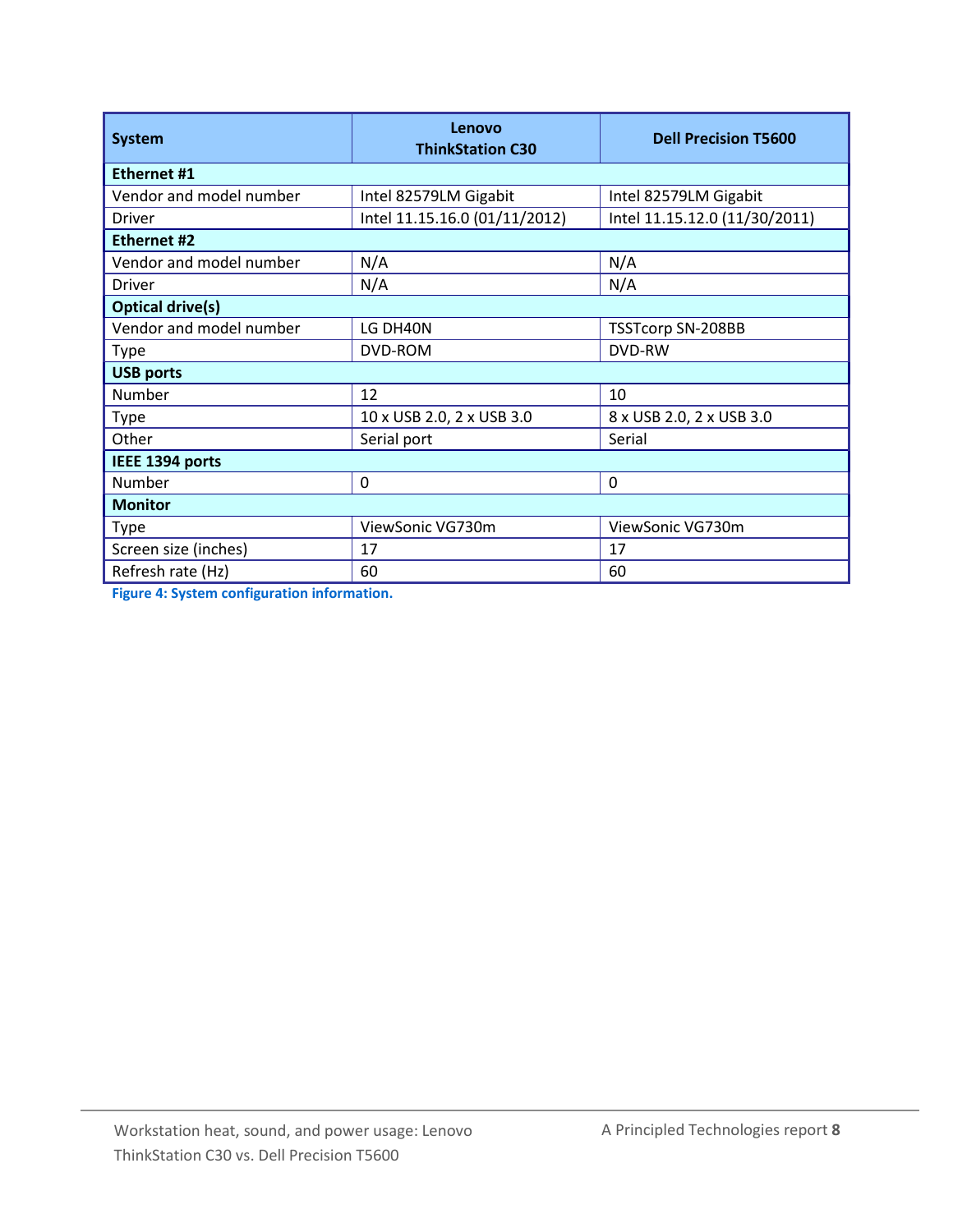# <span id="page-8-0"></span>**APPENDIX B: DETAILED TEST METHODOLOGY**

### **Measuring surface temperature**

#### **Test requirements**

- Fluke<sup>®</sup> 2680A Data Acquisition System
- PassMark BurnInTest Professional
- Linpack benchmark

#### **Measuring system temperature and power while idle**

#### *Setting up the test*

- 1. Set the power plan to the manufacturer's default setting. Set the display brightness to 100 percent:
	- a. Click Start.
	- b. In the Start menu's quick search field, type Power Options
	- c. Move the Screen brightness slider all the way to the right.
- 2. Set the remaining power plan settings as follows:
	- Dim the display: Never
	- Turn off the display: Never
	- Put the computer to sleep: Never
- 3. Disable the screen saver.
- 4. Place the workstation, mouse, keyboard, and display in a windowless, climate-controlled room.
- 5. Attach a Type T thermocouple to the exterior of the workstation at the following locations:
	- Front center
	- Top
	- Side opposite the motherboard
	- Side closest to the motherboard
	- Back in center of power supply exhaust
- 6. Attach a Type T thermocouple to the following locations inside the case:
	- On the hard drive
	- On the CPU heatsink
	- On the VRM FET
	- On the chipset heatsink
	- On one DIMM
- 7. Close the case.
- 8. Configure the Fluke 2680A Data Acquisition System to take measurements from the temperature probes and one ambient temperature probe using the Fluke DAQ software.
	- a. Connect the Type T thermocouples to channels in the Fluke Fast Analog Input module (FAI).
	- b. In the Fluke DAQ software, click each surface temperature channel, select Thermocouple from the list of Functions, and choose T from the list of ranges.
	- c. Label each channel with the location associated with each thermocouple.
	- d. In the Fluke DAQ software, click the ambient temperature channel, select Thermocouple from the list of Functions, and choose T from the list of ranges.
	- e. Label this channel Ambient.
- 9. While running each test, use a Fluke 2680A Data Acquisition System to monitor ambient and temperature at each interior and exterior point.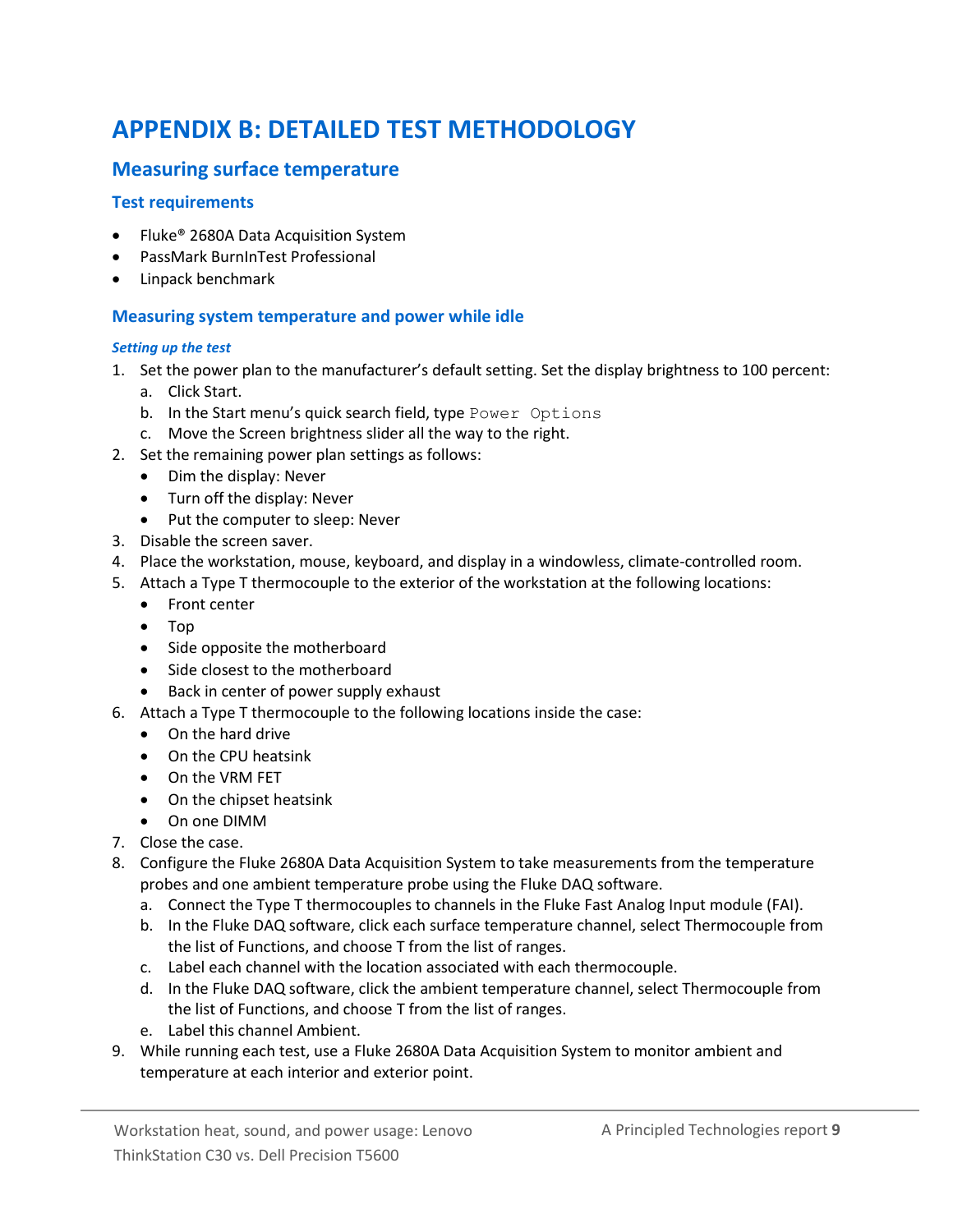- 10. Connect the power cord from the workstation to the Extech Instruments 380803 Power Analyzer's DC output load power outlet.
- 11. Plug the power cord from the Power Analyzer's DC input voltage connection into a power outlet.
- 12. Connect a separate host computer to the Power Analyzer using an RS-232 cable. This computer will monitor and collect the power measurement data.
- 13. Turn on the Extech Power Analyzer by pressing the green On/Off button.
- 14. Turn on the host computer.
- 15. Insert the Extech software installation CD into the host computer, and install the software.
- 16. Once installed, launch the Extech Power Analyzer software, and configure the correct COM port.

#### *Running the test*

- 1. Boot the system and bring up an elevated command prompt:
	- Select Windows Start orb.
	- Type cmd and press Control-Shift-Enter.
- 2. Type Cmd.exe /c start /wait Rundll32.exe advapi32.dll,ProcessIdleTasks Do not interact with the system until the command completes.
- 3. After the command completes, wait 15 minutes before running the test.
- 4. Start the Fluke 2680A data logger using the Fluke DAQ software, and begin recording power with the Extech Power Analyzer.
- 5. Allow the workstation to sit idle for 1 hour.
- 6. After 1 hour, stop the Fluke 2680A data logger using the Fluke DAQ software, and the Power Analyzer data logger.
- 7. Export the thermal measurements to a CSV file. The Power Analyzer creates a CSV file as it collects that data.
- 8. Use the thermal measurement CSV file to find and report the highest temperature measured at each location during the test.
- 9. Use the Power Analyzer CSV to calculate the average power draw in watts during the test.
- 10. Power the workstation off for 1 hour, and allow it to return to room temperature.
- 11. Repeat steps 1 through 9 two more times.

#### **Measuring system temperature and power while under load**

#### *Setting up the test*

- 1. Download PassMark BurnInTest Professional 7.0 fro[m http://www.passmark.com/products/bit.htm.](http://www.passmark.com/products/bit.htm)
- 2. Double-click bitpro\_x64.exe to run setup.
- 3. At the Welcome screen, click Next.
- 4. Accept the license agreement, and click Next.
- 5. At the Choose Install Location screen, accept the default location of C:\Program Files\BurnInTest, and click Next.
- 6. At the Select Start Menu Folder screen, click Next.
- 7. At the Ready to Install screen, click Install.
- 8. At the Completing the BurnInTest Setup Wizard screen, deselect View Readme.txt, and click Finish to launch BurnInTest.
- 9. At the Purchasing information screen, copy and paste the Username and key, and click Continue.
- 10. At the Key accepted screen, click OK.
- 11. Select Test selection and duty cycles from the Configuration menu item.
- 12. Select CPU, 2D Graphics, 3D Graphics, and Disk(s), and deselect all other subsystems.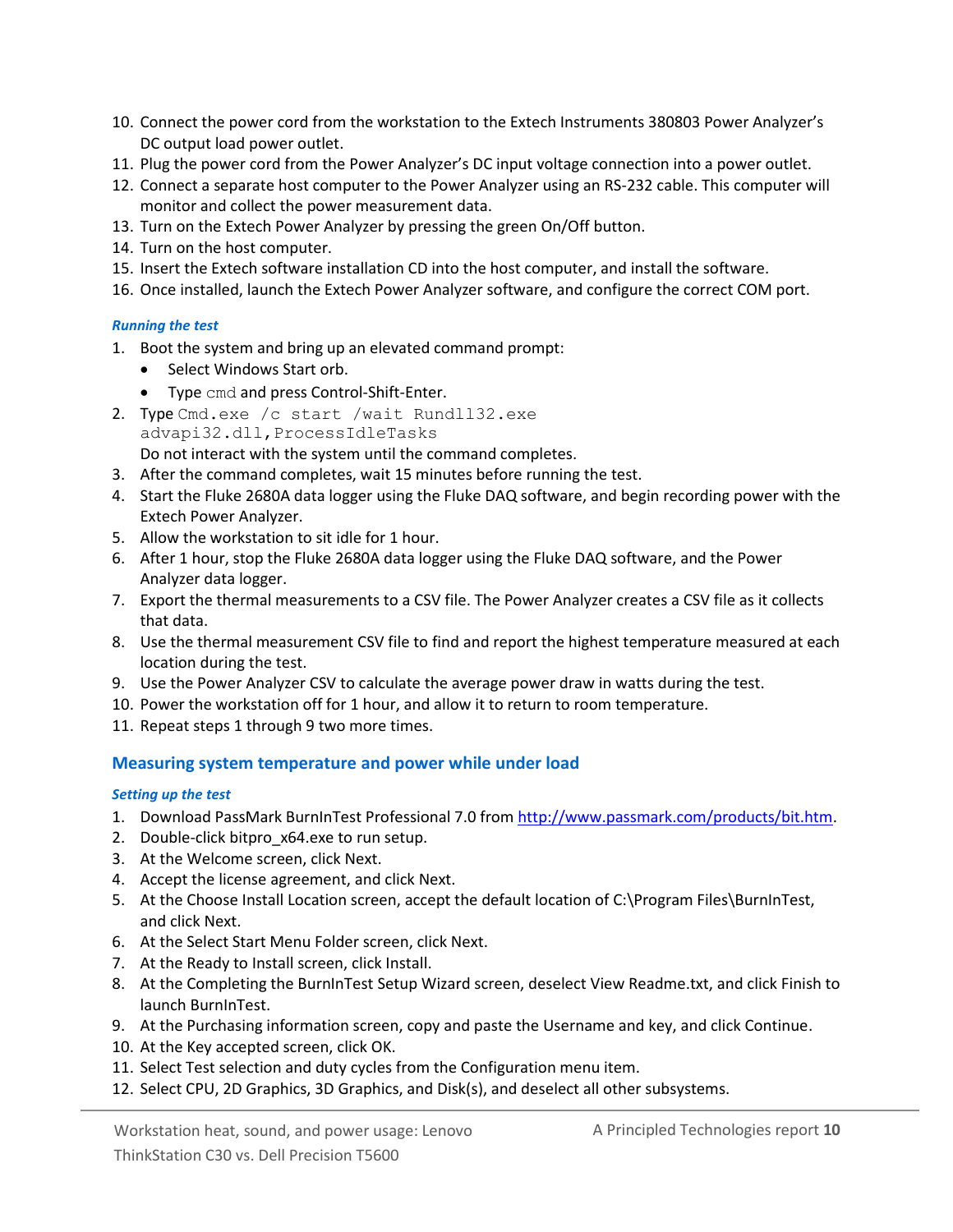- 13. Set load to 100, and click OK.
- 14. Select Test Preferences from the Configuration menu item and set or verify the following by clicking on each tab:
	- Disk: select C: drive
	- Logging: select Turn automatic logging on
	- 2D Graphics: select All available Video Memory
	- 3D Graphics: use defaults
	- CPU: use defaults
- 15. Unpack the Linpack benchmark and adjust the number of instances, problem size, and leading dimension size so that the CPU is at 100% utilization, and the memory is as close to 100% utilization as possible. We used a batch file to run the number of instances we determined for each workstation.

#### *Running the test*

- 1. Boot the system and launch PassMark BurnInTest by double-clicking the desktop icon.
- 2. Bring up an elevated command prompt:
	- a. Select Windows Start orb.
	- b. Type cmd and press Control-Shift-Enter.
- 3. Type Cmd.exe /c start /wait Rundll32.exe advapi32.dll,ProcessIdleTasks Do not interact with the system until the command completes.
- 4. After the command completes, wait 15 minutes before running the test.
- 5. Click Start Selected Tests in the BurnInTest V7.0 Pro screen, and double-click the Linpack benchmark batch file.
- 6. Start the Fluke 2680A data logger using the Fluke DAQ software, and begin recording power with the Extech Power Analyzer.
- 7. After 1 hour, stop the Fluke 2680A data logger using the Fluke DAQ software, and the Power Analyzer data logger.
- 8. Export the thermal measurements to a CSV file. The Power Analyzer creates a CSV file as it collects that data.
- 9. Use the thermal measurement CSV file to find and report the highest temperature measured at each location during the test.
- 10. Use the Power Analyzer CSV to calculate the average power draw in watts during the test.
- 11. Power the workstation off for 1 hour, and allow it to return to room temperature.
- 12. Repeat the steps 1 through 11 two more times.

#### **Measuring acoustics**

#### **Test requirements**

- Extech SDL600 Sound Level Meter/Datalogger with SD card
- PassMark BurnInTest Professional

#### **Measuring acoustics of the workstation while idle**

#### *Setting up the test*

1. Place the workstation, mouse, keyboard, and display in a windowless, sound-proofed professional sound booth.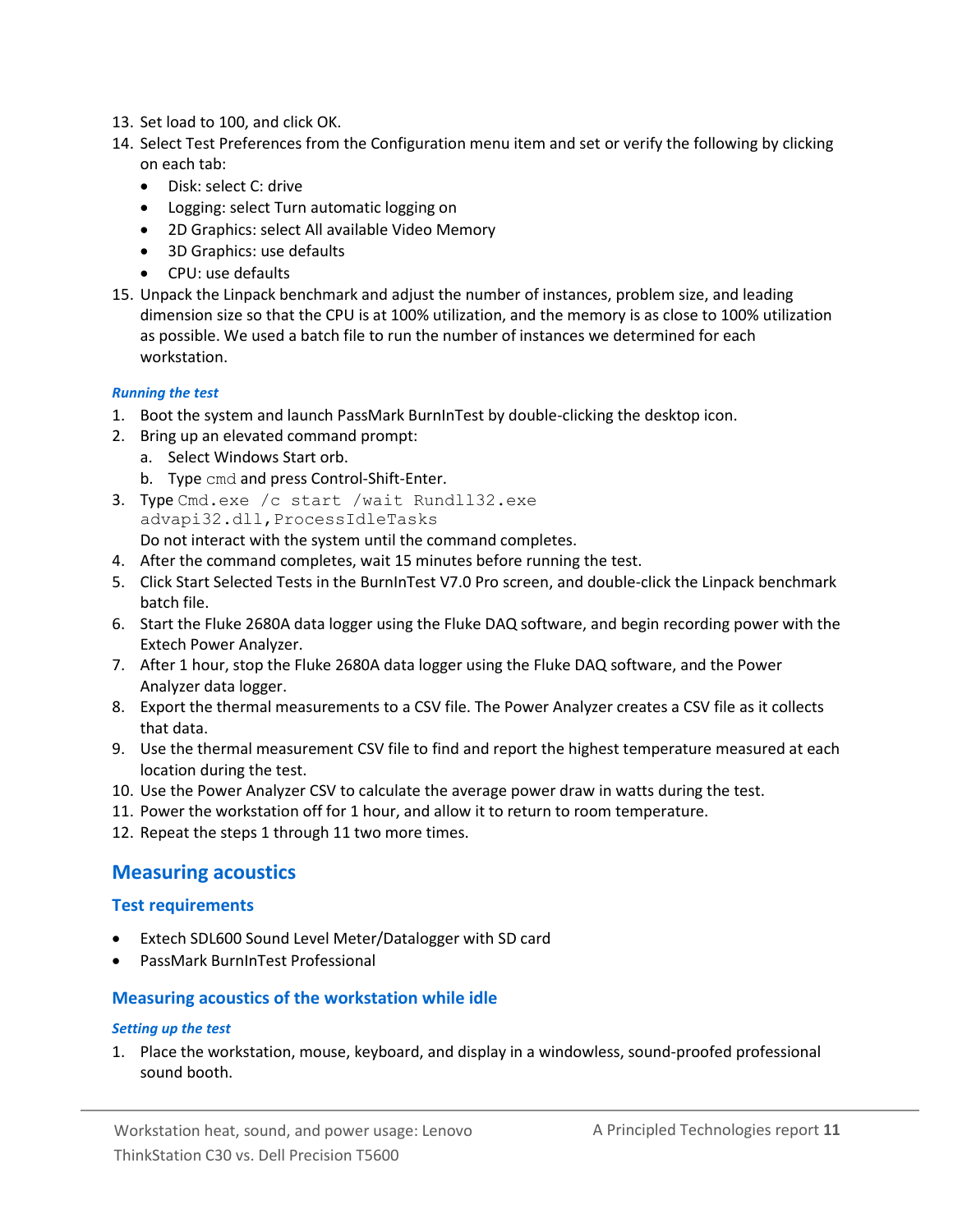2. Set the Extech SDL600 on a tripod so that it is 3 feet in front of, and 2 feet above the workstation.

#### *Running the test*

- 1. Boot the system and bring up an elevated command prompt:
	- Select Windows Start orb.
	- Type cmd and press Control-Shift-Enter.
- 2. Type Cmd.exe /c start /wait Rundll32.exe advapi32.dll,ProcessIdleTasks Do not interact with the system until the command completes.
- 3. After the command completes, wait 5 minutes before running the test.
- 4. Start the Extech SDL600 Sound Level Meter/Datalogger and allow the workstation to sit idle for 1 hour.
- 5. After 1 hour, stop the Extech SDL600.
- 6. Power the workstation off for 10 minutes.
- 7. Copy the log file from the Extech SDL600 SD card.
- 8. Repeat steps 1 through 7 two more times.

#### **Measuring acoustics of the workstation while under load**

#### *Setting up the test*

Ensure that PassMark BurnInTest Professional 7.0 and the Linpack benchmark are set up on your system.

#### *Running the test*

- 1. Boot the system and launch PassMark BurnInTest by double-clicking the desktop icon.
- 2. Bring up an elevated command prompt:
	- Select Windows Start orb.
	- Type cmd and press Control-Shift-Enter.
- 3. Type Cmd.exe /c start /wait Rundll32.exe advapi32.dll,ProcessIdleTasks Do not interact with the system until the command completes.
- 4. After the command completes, wait 15 minutes before running the test.
- 5. Click Start Selected Tests in the BurnInTest V7.0 Pro screen, double-click the Linpack benchmark batch file, and start the Extech SDL600 Sound Level Meter/Datalogger.
- 6. After 1 hour, stop the Extech SDL600.
- 7. Power the workstation off for 10 minutes.
- 8. Copy the log file from the Extech SDL600 SD card.
- 9. Repeat steps 1 through 8 two more times.

### **Measuring power consumption**

To record each workstation's power consumption during each test, we used an Extech Instruments [\(www.extech.com\)](http://www.extech.com/) 380803 Power Analyzer/Datalogger. We connected the power cord from the server under test to the Power Analyzer's output load power outlet. We then plugged the power cord from the Power Analyzer's input voltage connection into a power outlet.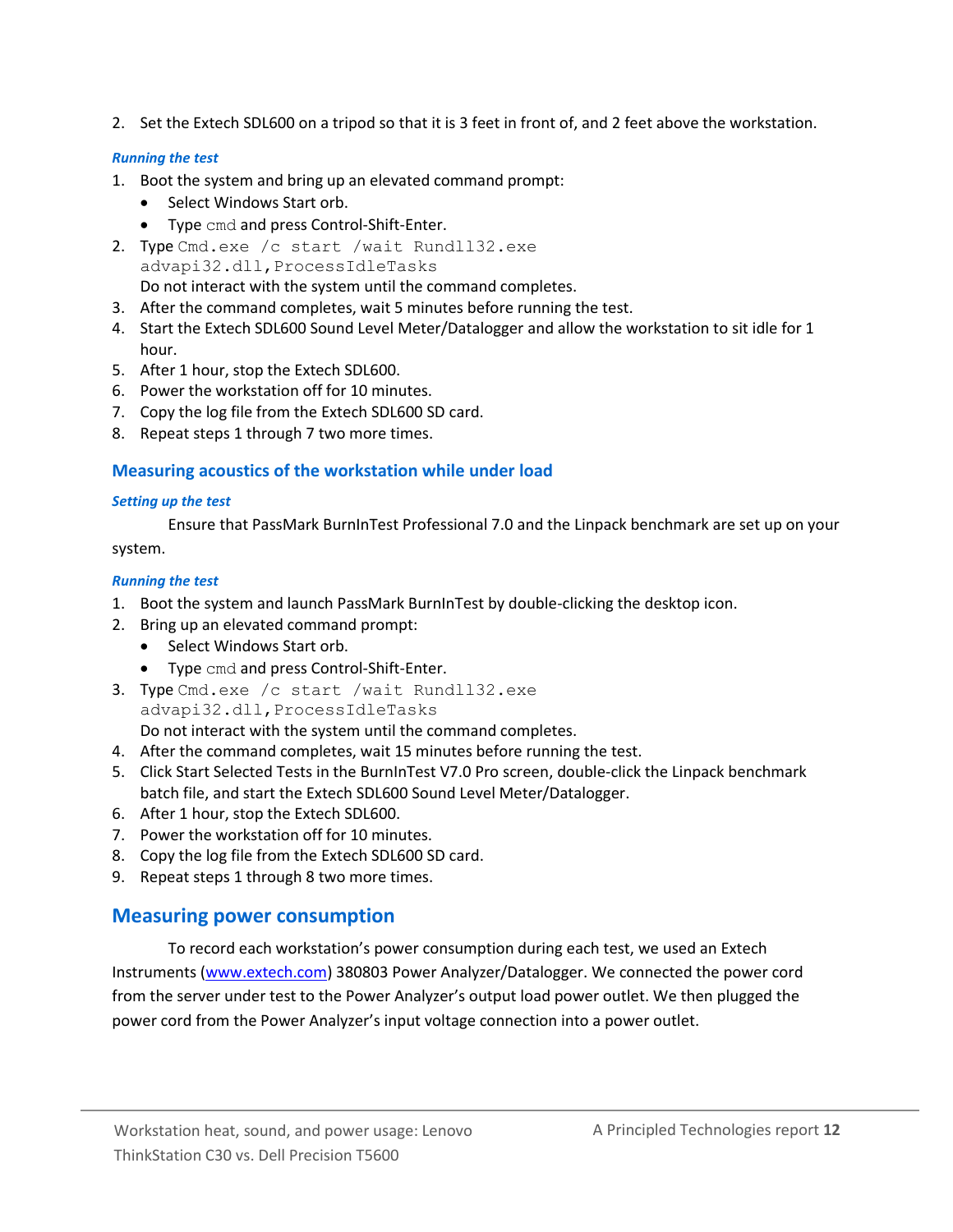We used the Power Analyzer's Data Acquisition Software (version 2.11) to capture all recordings. We installed the software on a separate Intel processor-based PC, which we connected to the Power Analyzer via an RS-232 cable. We captured power consumption at one-second intervals.

We then recorded the power usage (in watts) for each system during the testing at 1-second intervals. To compute the average power usage, we averaged the power usage during the time the system was producing its peak performance results.